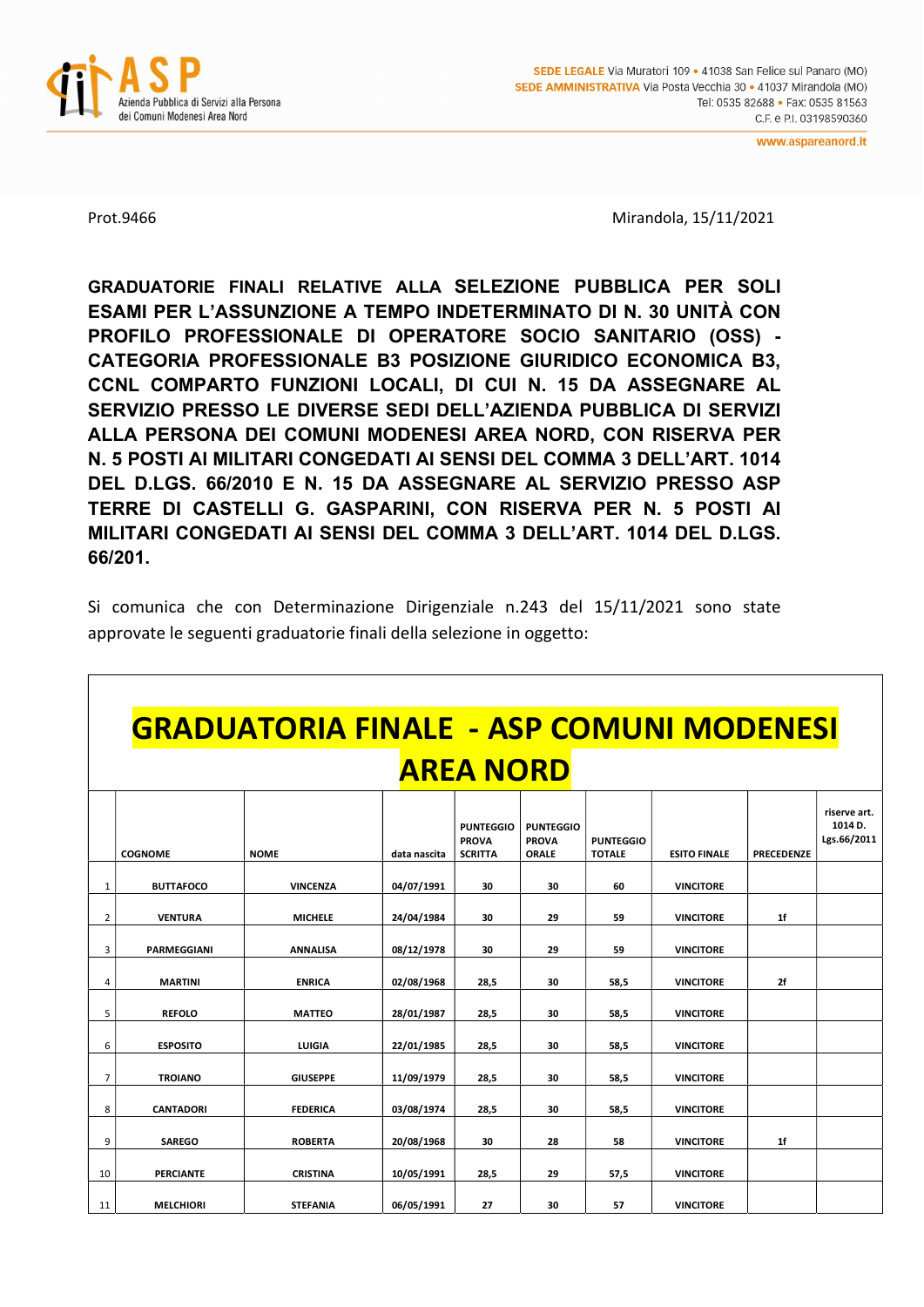

| 12 | <b>SOCA ORE</b>                    | <b>MARILUZ</b>       | 21/10/1979 | 27   | 30 | 57   | <b>VINCITORE</b> |    |  |
|----|------------------------------------|----------------------|------------|------|----|------|------------------|----|--|
| 13 | SOLDANO                            | <b>SOFIA</b>         | 21/05/1998 | 28,5 | 28 | 56,5 | <b>VINCITORE</b> |    |  |
| 14 | TRICARICO                          | <b>AGNES</b>         | 22/06/1968 | 28,5 | 28 | 56,5 | <b>IDONEO</b>    |    |  |
| 15 | <b>CALCE</b>                       | <b>KATIA SABRINA</b> | 01/01/1968 | 30   | 26 | 56   | <b>IDONEO</b>    | 2f |  |
| 16 | <b>BALBONI</b>                     | <b>CHIARA</b>        | 20/01/1988 | 30   | 26 | 56   | <b>IDONEO</b>    |    |  |
| 17 | <b>KATUPANGI MAPIYA</b>            | <b>PATIENCE</b>      | 29/09/1980 | 25,5 | 30 | 55,5 | <b>IDONEO</b>    | 2f |  |
| 18 | <b>COPPOLA</b>                     | <b>GIOVANNI</b>      | 20/08/1976 | 25,5 | 30 | 55,5 | <b>IDONEO</b>    | 1f |  |
| 19 | <b>NICOLESCU</b>                   | MADALINA LILIANA     | 21/08/1967 | 25,5 | 30 | 55,5 | <b>IDONEO</b>    | 1f |  |
| 20 | <b>TERENZI</b>                     | <b>MICHELE</b>       | 27/05/1986 | 28,5 | 27 | 55,5 | <b>IDONEO</b>    |    |  |
| 21 | <b>CALZOLARI</b>                   | <b>ANGELO</b>        | 25/08/1981 | 28,5 | 27 | 55,5 | <b>IDONEO</b>    |    |  |
| 22 | <b>BENETTI</b><br>LIA              |                      | 27/12/1968 | 27   | 28 | 55   | <b>IDONEO</b>    | 1f |  |
| 23 | <b>ANGELINI</b><br><b>SIMONA</b>   |                      | 21/09/1996 | 27   | 28 | 55   | <b>IDONEO</b>    |    |  |
| 24 | <b>ROSITO</b><br><b>SIMONA</b>     |                      | 14/07/1999 | 25,5 | 29 | 54,5 | <b>IDONEO</b>    |    |  |
| 25 | <b>PISCITELLI</b><br><b>NUNZIA</b> |                      | 11/01/1992 | 28,5 | 26 | 54,5 | <b>IDONEO</b>    |    |  |
| 26 | <b>FERRARI</b><br>LAURA            |                      | 26/12/1990 | 28,5 | 26 | 54,5 | <b>IDONEO</b>    |    |  |
| 27 | <b>SIHAM</b>                       | <b>HAOUAM</b>        | 01/01/1983 | 25,5 | 29 | 54,5 | <b>IDONEO</b>    |    |  |
| 28 | <b>CACCIATORE</b>                  | <b>EMANUELA</b>      | 21/02/2000 | 24   | 30 | 54   | <b>IDONEO</b>    |    |  |
| 29 | ASYLGARYEYEVA                      | <b>OKSANA</b>        | 21/01/1989 | 30   | 24 | 54   | <b>IDONEO</b>    |    |  |
| 30 | <b>URBANO</b>                      | <b>ANTONIO</b>       | 23/01/1987 | 27   | 27 | 54   | <b>IDONEO</b>    |    |  |
| 31 | PETECCHIA                          | LUCIA                | 08/08/1974 | 27   | 27 | 54   | <b>IDONEO</b>    |    |  |
| 32 | DE LUCIA                           | <b>RAFFAELE</b>      | 09/04/1965 | 27   | 27 | 54   | <b>IDONEO</b>    |    |  |
| 33 | <b>GRAZI</b>                       | <b>ELISA</b>         | 08/11/1975 | 25,5 | 28 | 53,5 | <b>IDONEO</b>    |    |  |
| 34 | <b>QUISPE CORRALES</b>             | NATALIA HAYDEE       | 22/10/1975 | 28,5 | 25 | 53,5 | <b>IDONEO</b>    |    |  |
| 35 | <b>DE ROSA</b>                     | <b>ANTONIO</b>       | 06/06/1995 | 24   | 29 | 53   | <b>IDONEO</b>    |    |  |
| 36 | <b>MANIEZZO</b>                    | <b>ILARIA</b>        | 16/03/1993 | 27   | 26 | 53   | <b>IDONEO</b>    |    |  |
| 37 | <b>IANNACCONE</b>                  | <b>ROBERTA</b>       | 28/06/1986 | 24   | 29 | 53   | <b>IDONEO</b>    |    |  |
| 38 | SANTALUCIA                         | MARIATERESA          | 11/12/1985 | 30   | 23 | 53   | <b>IDONEO</b>    |    |  |
| 39 | TROVATELLO                         | <b>ANTONIO</b>       | 03/05/1970 | 27   | 26 | 53   | <b>IDONEO</b>    |    |  |
| 40 | <b>SILVESTRE</b>                   | <b>CRESCENZO</b>     | 06/01/1976 | 28,5 | 24 | 52,5 | <b>IDONEO</b>    | 2f |  |
| 41 | <b>JESSICA</b>                     | LICENZA              | 19/04/1999 | 28,5 | 24 | 52,5 | <b>IDONEO</b>    |    |  |
| 42 | <b>MARHOUM</b>                     | <b>TOURIA</b>        | 08/05/1972 | 22,5 | 30 | 52,5 | <b>IDONEO</b>    |    |  |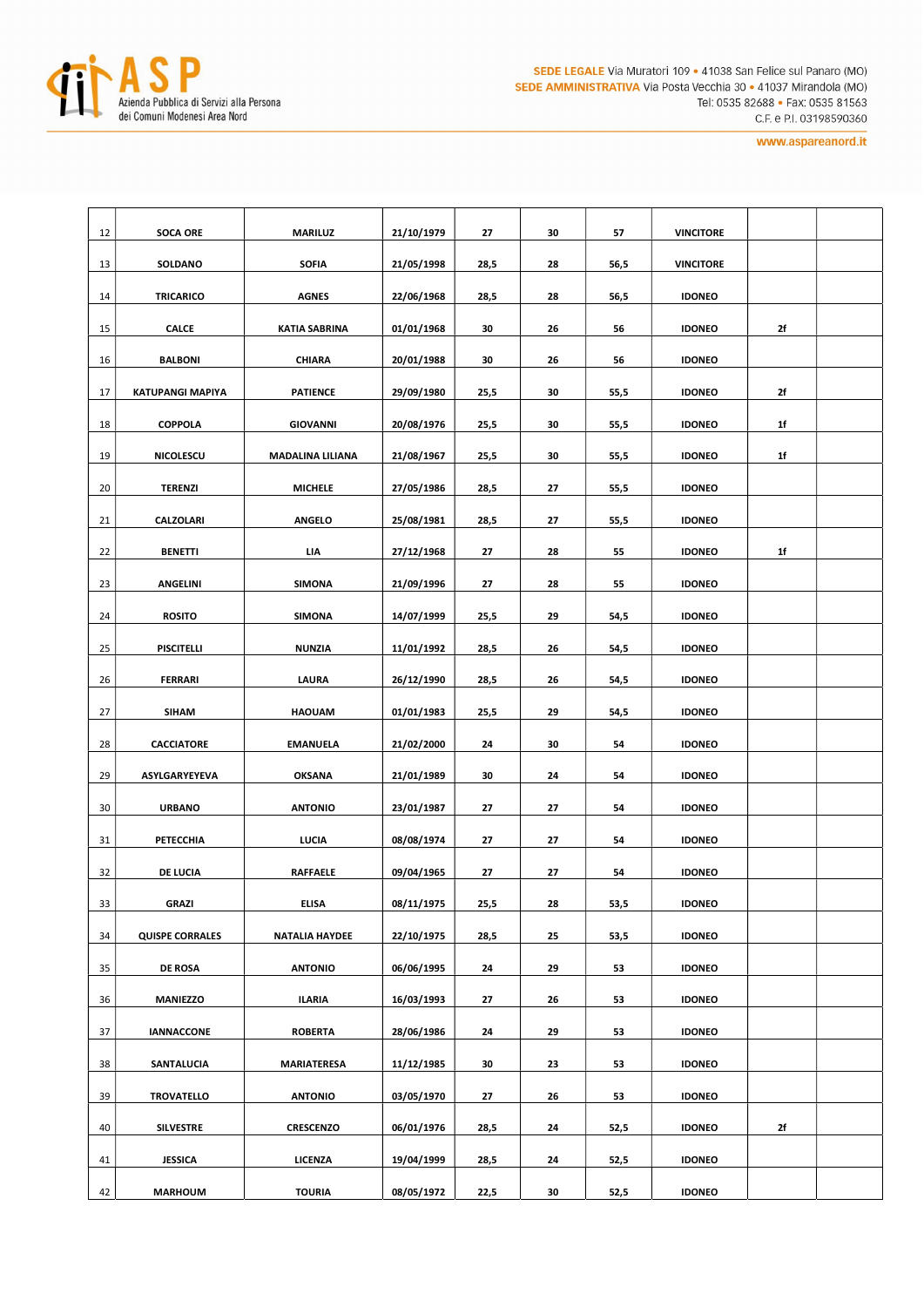

| 43 | PETRACCA              | <b>DONATELLA</b>                      | 01/05/1969 | 25,5 | 27 | 52,5 | <b>IDONEO</b>                           |                |            |
|----|-----------------------|---------------------------------------|------------|------|----|------|-----------------------------------------|----------------|------------|
| 44 | <b>CURCIO</b>         | <b>ANGELO</b>                         | 03/07/1982 | 27   | 25 | 52   | <b>IDONEO</b>                           | 3f             |            |
| 45 | <b>BORSARI</b>        | JENNIFER ALESSANDRA                   | 01/08/1994 | 24   | 28 | 52   | <b>IDONEO</b>                           |                |            |
| 46 | <b>KOLASA</b>         | <b>KATARZYNA PAMELA</b>               | 14/09/1976 | 24   | 28 | 52   | <b>IDONEO</b>                           |                |            |
| 47 | OLIANI                | <b>CRISTINA</b>                       | 14/03/1972 | 27   | 25 | 52   | <b>IDONEO</b>                           |                |            |
| 48 | <b>SIMONE</b>         | <b>ERICA</b>                          | 15/06/1998 | 25,5 | 26 | 51,5 | <b>IDONEO</b>                           |                |            |
| 49 | <b>CAVEDONI ASARE</b> | <b>LORENZO</b>                        | 23/01/1996 | 25,5 | 26 | 51,5 | <b>IDONEO</b>                           |                |            |
| 50 | <b>COMISI</b>         | <b>IGNAZIO</b>                        | 27/11/1990 | 25,5 | 26 | 51,5 | <b>IDONEO</b>                           |                |            |
| 51 | ZIVILLICA             | <b>GIOVANNI</b>                       | 28/09/1989 | 25,5 | 26 | 51,5 | <b>IDONEO</b>                           |                |            |
| 52 | <b>COTET</b>          | <b>GEORGIANA RALUCA</b><br>06/05/1981 |            | 27   | 24 | 51   | <b>IDONEO</b>                           | 1f             |            |
| 53 | SORNATALE             | <b>SARA</b>                           | 17/12/1979 | 21   | 30 | 51   | <b>IDONEO</b>                           | 1 <sup>f</sup> |            |
| 54 | <b>MOSCATO</b>        | <b>FRANCESCA</b>                      | 07/07/1990 | 21   | 30 | 51   | <b>IDONEO</b>                           |                |            |
| 55 | <b>SCICCHITANO</b>    | <b>ARTURO</b><br>25/07/1989           |            | 27   | 24 | 51   | <b>IDONEO</b>                           |                |            |
| 56 | <b>TELICKA</b>        | <b>BARBARA</b>                        | 24/11/1974 | 25,5 | 25 | 50,5 | <b>IDONEO</b>                           | 3f             |            |
| 57 | AIT TALEB MOHAMED     | <b>FATIMA</b>                         |            | 28,5 | 22 | 50,5 | <b>IDONEO</b>                           |                |            |
| 58 | <b>BARBARINO</b>      | <b>TONY</b>                           | 01/03/1991 | 25,5 | 25 | 50,5 | <b>IDONEO</b>                           |                |            |
| 59 | <b>GEREMIA</b>        | <b>PIETRO</b>                         | 21/10/1989 | 25,5 | 25 | 50,5 | <b>IDONEO</b>                           |                |            |
| 60 | <b>LOIACONO</b>       | ALESSANDRA RAFFAELLA                  | 08/08/1988 | 25,5 | 25 | 50,5 | <b>IDONEO</b>                           |                |            |
| 61 | SIMONCELLI            | <b>TANIA</b>                          | 29/06/1986 | 25,5 | 25 | 50,5 | <b>IDONEO</b>                           |                |            |
| 62 | <b>DAVALOS</b>        | <b>BLANCA RAMONA</b>                  | 11/05/1982 | 25,5 | 25 | 50,5 | <b>IDONEO</b>                           |                |            |
| 63 | PACILÈ                | <b>MARIATERESA</b>                    | 18/07/1981 | 28,5 | 22 | 50,5 | <b>IDONEO</b>                           |                |            |
| 64 | JULEA                 | <b>RODICA</b>                         | 15/01/1977 | 28,5 | 22 | 50,5 | <b>IDONEO</b>                           |                |            |
| 65 | <b>JINARENCO</b>      | <b>NATALIA</b>                        | 04/07/1976 | 28,5 | 22 | 50,5 | <b>IDONEO</b>                           |                |            |
| 66 | <b>TOSI</b>           | <b>GLORIA</b>                         | 01/04/1992 | 27   | 23 | 50   | <b>IDONEO</b>                           |                |            |
| 67 | YEBOAH                | <b>VIVIAN</b>                         | 22/08/1989 | 27   | 23 | 50   | <b>IDONEO</b>                           |                |            |
| 68 | <b>FERRERI</b>        | <b>MARIA</b>                          | 30/07/1978 | 24   | 26 | 50   | <b>IDONEO</b>                           |                |            |
| 69 | <b>MOLESINI</b>       | <b>MARIA GRAZIA</b>                   | 30/12/1964 | 24   | 26 | 50   | <b>IDONEO</b>                           |                |            |
| 70 | <b>GATTI</b>          | <b>GAETANO</b>                        | 06/07/1966 | 22,5 | 27 | 49,5 | <b>IDONEO</b>                           | 4f             |            |
| 71 | ZAIRY                 | CHAIMAA                               | 17/09/1998 | 28,5 | 21 | 49,5 | <b>IDONEO</b>                           |                |            |
| 72 | <b>ADORNI</b>         | <b>BEATRICE</b>                       | 28/02/1996 | 28,5 | 21 | 49,5 | <b>IDONEO</b>                           |                |            |
| 73 | COPPOLA               | <b>MICHELE</b>                        | 04/03/1991 | 28,5 | 21 | 49,5 | <b>VINCITORE</b><br><b>RISERVATARIO</b> |                | <b>RIS</b> |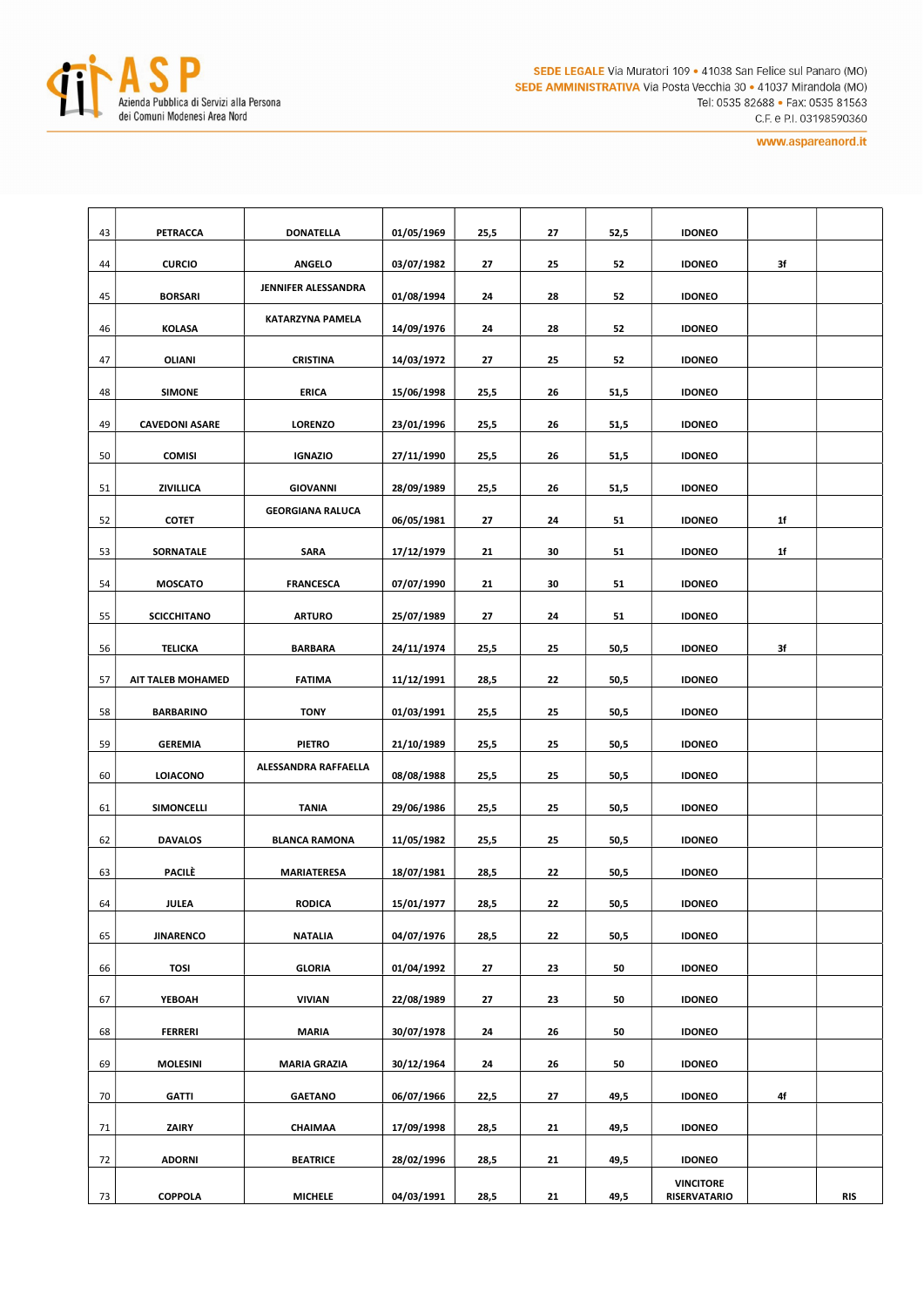

| 74  | <b>ZIRPOLI</b>    | <b>ANNA MARIA</b>             | 27/09/1985 | 28,5 | 21 | 49,5 | <b>IDONEO</b> |                |  |
|-----|-------------------|-------------------------------|------------|------|----|------|---------------|----------------|--|
| 75  | <b>CIESLA</b>     | <b>BEATA ZOFIA</b>            | 30/09/1977 | 25,5 | 24 | 49,5 | <b>IDONEO</b> |                |  |
| 76  | PIRILLI           | <b>FRANCO</b>                 | 09/09/1980 | 28,5 | 21 | 49,5 | <b>IDONEO</b> |                |  |
| 77  | <b>MOLENDA</b>    | <b>MICHELE</b>                | 10/07/1994 | 25,5 | 24 | 49,5 | <b>IDONEO</b> |                |  |
| 78  | YEBOAH            | <b>MATILDA MANU</b>           | 28/01/1996 | 27   | 22 | 49   | <b>IDONEO</b> | 1 <sup>f</sup> |  |
| 79  | DI GIACOMO        | <b>DAVIDE</b>                 | 24/12/1977 | 24   | 25 | 49   | <b>IDONEO</b> | 1f             |  |
| 80  | <b>IACCARINO</b>  | <b>EUGENIO</b>                | 24/06/1990 | 24   | 25 | 49   | <b>IDONEO</b> |                |  |
| 81  | <b>TUGHUSHI</b>   | LIA<br>24/12/1979             |            | 27   | 22 | 49   | <b>IDONEO</b> |                |  |
| 82  | <b>RESUTTANA</b>  | <b>GIUSEPPA</b>               | 20/09/1979 | 27   | 22 | 49   | <b>IDONEO</b> |                |  |
| 83  | <b>VILLANO</b>    | <b>ROSARIO</b>                | 18/09/1999 | 22,5 | 26 | 48,5 | <b>IDONEO</b> |                |  |
| 84  | <b>IANNUZZI</b>   | <b>GAETANA</b>                | 17/11/1998 | 22,5 | 26 | 48,5 | <b>IDONEO</b> |                |  |
| 85  | <b>GHINASSI</b>   | <b>FEDERICA</b><br>19/02/1992 |            | 25,5 | 23 | 48,5 | <b>IDONEO</b> |                |  |
| 86  | <b>GROSU</b>      | <b>ELENA</b><br>05/01/1977    |            | 25,5 | 23 | 48,5 | <b>IDONEO</b> |                |  |
| 87  | <b>DE NIGRIS</b>  | <b>GIOVANNA</b>               |            | 27   | 21 | 48   | <b>IDONEO</b> | 2f             |  |
| 88  | <b>IAVAZZO</b>    | <b>VINCENZA</b>               | 06/07/1986 | 24   | 24 | 48   | <b>IDONEO</b> | 2f             |  |
| 89  | <b>TORTONESI</b>  | <b>ROSSELLA</b>               | 12/01/1971 | 27   | 21 | 48   | <b>IDONEO</b> | 2f             |  |
| 90  | <b>ARENGA</b>     | <b>VINCENZO</b>               | 10/12/1998 | 27   | 21 | 48   | <b>IDONEO</b> |                |  |
| 91  | <b>SANFILIPPO</b> | LUIGI                         | 27/04/1994 | 24   | 24 | 48   | <b>IDONEO</b> |                |  |
| 92  | CALABRESE         | <b>GIUSEPPE</b>               | 19/03/1994 | 27   | 21 | 48   | <b>IDONEO</b> | 1f             |  |
| 93  | <b>MOCANET</b>    | <b>VERONICA</b>               | 11/03/1991 | 27   | 21 | 48   | <b>IDONEO</b> |                |  |
| 94  | <b>RONCOLATO</b>  | <b>SILVIA</b>                 | 22/01/1990 | 24   | 24 | 48   | <b>IDONEO</b> |                |  |
| 95  | <b>D'AMICO</b>    | SEBASTIANO DAMIANO            | 17/10/1988 | 27   | 21 | 48   | <b>IDONEO</b> |                |  |
| 96  | <b>PANOVA</b>     | <b>ELENA</b>                  | 20/06/1986 | 27   | 21 | 48   | <b>IDONEO</b> |                |  |
| 97  | <b>MARCHESE</b>   | <b>SABRINA</b>                | 17/04/1979 | 27   | 21 | 48   | <b>IDONEO</b> | 1f             |  |
| 98  | <b>MANCUS</b>     | <b>STELA</b>                  | 05/04/1974 | 27   | 21 | 48   | <b>IDONEO</b> | 1f             |  |
| 99  | TKACHENKO         | <b>OXANA</b>                  | 28/09/1973 | 27   | 21 | 48   | <b>IDONEO</b> |                |  |
| 100 | LEON              | PARASCOVIA                    | 05/08/1971 | 24   | 24 | 48   | <b>IDONEO</b> | 1 <sup>f</sup> |  |
| 101 | <b>BELLOTTO</b>   | <b>MARINA</b>                 | 05/03/1960 | 27   | 21 | 48   | <b>IDONEO</b> |                |  |
| 102 | <b>TRINGALE</b>   | VALENTINA                     | 15/02/1993 | 27   | 21 | 48   | <b>IDONEO</b> |                |  |
| 103 | <b>FACENTE</b>    | <b>ANGELA</b>                 | 20/04/1998 | 22,5 | 25 | 47,5 | <b>IDONEO</b> |                |  |
| 104 | <b>MAMBRIONI</b>  | LUCREZIA                      | 24/04/1996 | 22,5 | 25 | 47,5 | <b>IDONEO</b> |                |  |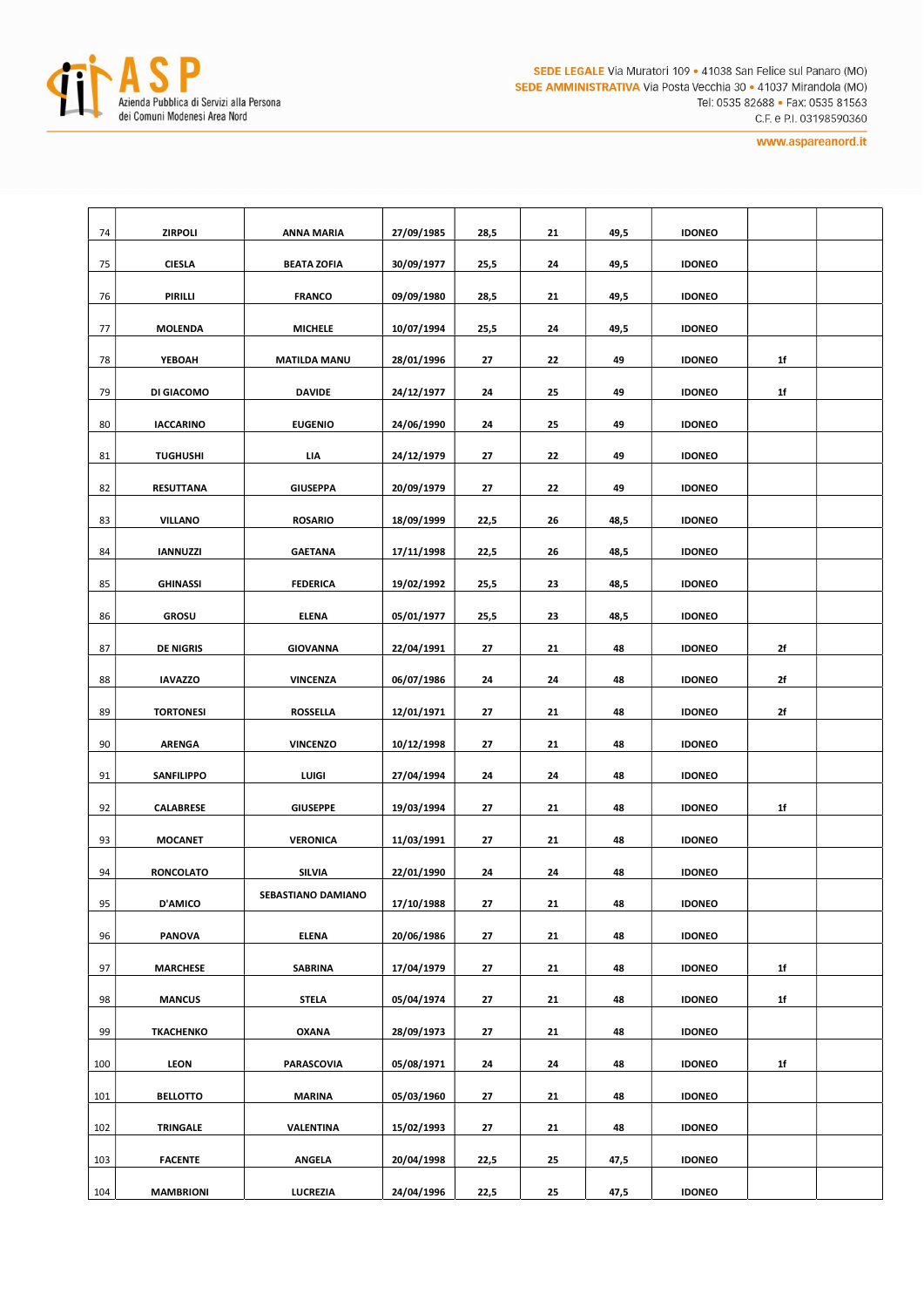

| 105 | <b>FAPPIANO</b>  | <b>GIUSEPPE</b>        | 14/09/1993 | 25,5 | 22 | 47,5 | <b>IDONEO</b>                           |    |            |
|-----|------------------|------------------------|------------|------|----|------|-----------------------------------------|----|------------|
| 106 | <b>COTTI</b>     | <b>GESSICA</b>         | 22/08/1968 | 25,5 | 22 | 47,5 | <b>IDONEO</b>                           |    |            |
| 107 | <b>TARTAGLIA</b> | <b>MARIA TERESA</b>    | 24/08/1966 | 25,5 | 22 | 47,5 | <b>IDONEO</b>                           |    |            |
| 108 | <b>CARAFFA</b>   | <b>MORENA</b>          | 19/05/1996 | 24   | 23 | 47   | <b>IDONEO</b>                           |    |            |
| 109 | <b>BEREGOI</b>   | <b>CRISTINA</b>        | 02/01/1992 | 24   | 23 | 47   | <b>IDONEO</b>                           |    |            |
| 110 | <b>COLELLA</b>   | <b>NUNZIO</b>          | 04/06/1989 | 24   | 23 | 47   | <b>VINCITORE</b><br><b>RISERVATARIO</b> |    | <b>RIS</b> |
| 111 | <b>POPA</b>      | <b>VICTORIA</b>        | 17/08/1978 | 24   | 23 | 47   | <b>IDONEO</b>                           |    |            |
| 112 | PROVENZANO       | <b>GIOVANNA</b>        | 18/07/1985 | 22,5 | 24 | 46,5 | <b>IDONEO</b>                           | 2f |            |
| 113 | <b>SALIS</b>     | <b>GRAZIA</b>          | 19/02/1971 | 22,5 | 24 | 46,5 | <b>IDONEO</b>                           | 2f |            |
| 114 | <b>GATTO</b>     | <b>SUSANNA</b>         | 22/12/1961 | 25,5 | 21 | 46,5 | <b>IDONEO</b>                           | 2f |            |
| 115 | <b>KONE</b>      | <b>DJAKARIDJA</b>      | 11/01/1999 | 25,5 | 21 | 46,5 | <b>IDONEO</b>                           |    |            |
| 116 | <b>REBECCHI</b>  | <b>COSTANZA</b>        | 10/07/1995 | 25,5 | 21 | 46,5 | <b>IDONEO</b>                           |    |            |
| 117 | <b>REMOLLINO</b> | <b>GERARDINA</b>       | 26/01/1995 | 25,5 | 21 | 46,5 | <b>IDONEO</b>                           |    |            |
| 118 | <b>RUSSOTTO</b>  | <b>CRISTIAN</b>        | 02/09/1994 | 25,5 | 21 | 46,5 | <b>IDONEO</b>                           |    |            |
| 119 | <b>ANDREOZZI</b> | <b>FRANCESCO PAOLO</b> | 17/03/1983 | 25,5 | 21 | 46,5 | <b>IDONEO</b>                           |    |            |
| 120 | <b>PRZYDATEK</b> | MAGDALENA              | 27/10/1979 | 25,5 | 21 | 46,5 | <b>IDONEO</b>                           |    |            |
| 121 | <b>LUBRANO</b>   | <b>TIZIANA</b>         | 14/10/1979 | 22,5 | 24 | 46,5 | <b>IDONEO</b>                           |    |            |
| 122 | <b>SIMONETTI</b> | <b>EDOARDO</b>         | 31/08/1976 | 25,5 | 21 | 46,5 | <b>IDONEO</b>                           |    |            |
| 123 | <b>FABBRI</b>    | <b>MARA</b>            | 10/01/1974 | 25,5 | 21 | 46,5 | <b>IDONEO</b>                           |    |            |
| 124 | <b>BRUNO</b>     | <b>ROBERTO</b>         | 23/06/1972 | 25,5 | 21 | 46,5 | <b>IDONEO</b>                           |    |            |
| 125 | <b>BRUNI</b>     | <b>FRANCESCA</b>       | 09/03/1972 | 25,5 | 21 | 46,5 | <b>IDONEO</b>                           |    |            |
| 126 | <b>BORAGGINI</b> | <b>DANIELA</b>         | 20/12/1970 | 25,5 | 21 | 46,5 | <b>IDONEO</b>                           |    |            |
| 127 | <b>BONANNO</b>   | <b>IRENE</b>           | 09/12/1983 | 24   | 22 | 46   | <b>IDONEO</b>                           |    |            |
| 128 | <b>FINOTELLO</b> | <b>IVAN</b>            | 17/09/1981 | 21   | 25 | 46   | <b>IDONEO</b>                           |    |            |
| 129 | <b>BOSTAN</b>    | <b>TATIANA</b>         | 08/06/1983 | 24   | 21 | 45   | <b>IDONEO</b>                           | 2f |            |
| 130 | <b>BANCHI</b>    | <b>ANNA MARIA</b>      | 18/12/1966 | 24   | 21 | 45   | <b>IDONEO</b>                           | 2f |            |
| 131 | <b>NOCITO</b>    | PAOLA CARMELA MARIA    | 23/08/1964 | 24   | 21 | 45   | <b>IDONEO</b>                           | 1f |            |
| 132 | COLAIANNI        | <b>GABRIELLA</b>       | 20/12/2000 | 24   | 21 | 45   | <b>IDONEO</b>                           |    |            |
| 133 | <b>BOCCHI</b>    | <b>CECILIA</b>         | 19/12/1999 | 24   | 21 | 45   | <b>IDONEO</b>                           |    |            |
| 134 | <b>RISPOLI</b>   | <b>VITTORIO</b>        | 13/12/1997 | 24   | 21 | 45   | <b>IDONEO</b>                           |    |            |
| 135 | <b>BURGIO</b>    | <b>ALBERTO FILIPPO</b> | 06/09/1994 | 24   | 21 | 45   | <b>IDONEO</b>                           |    |            |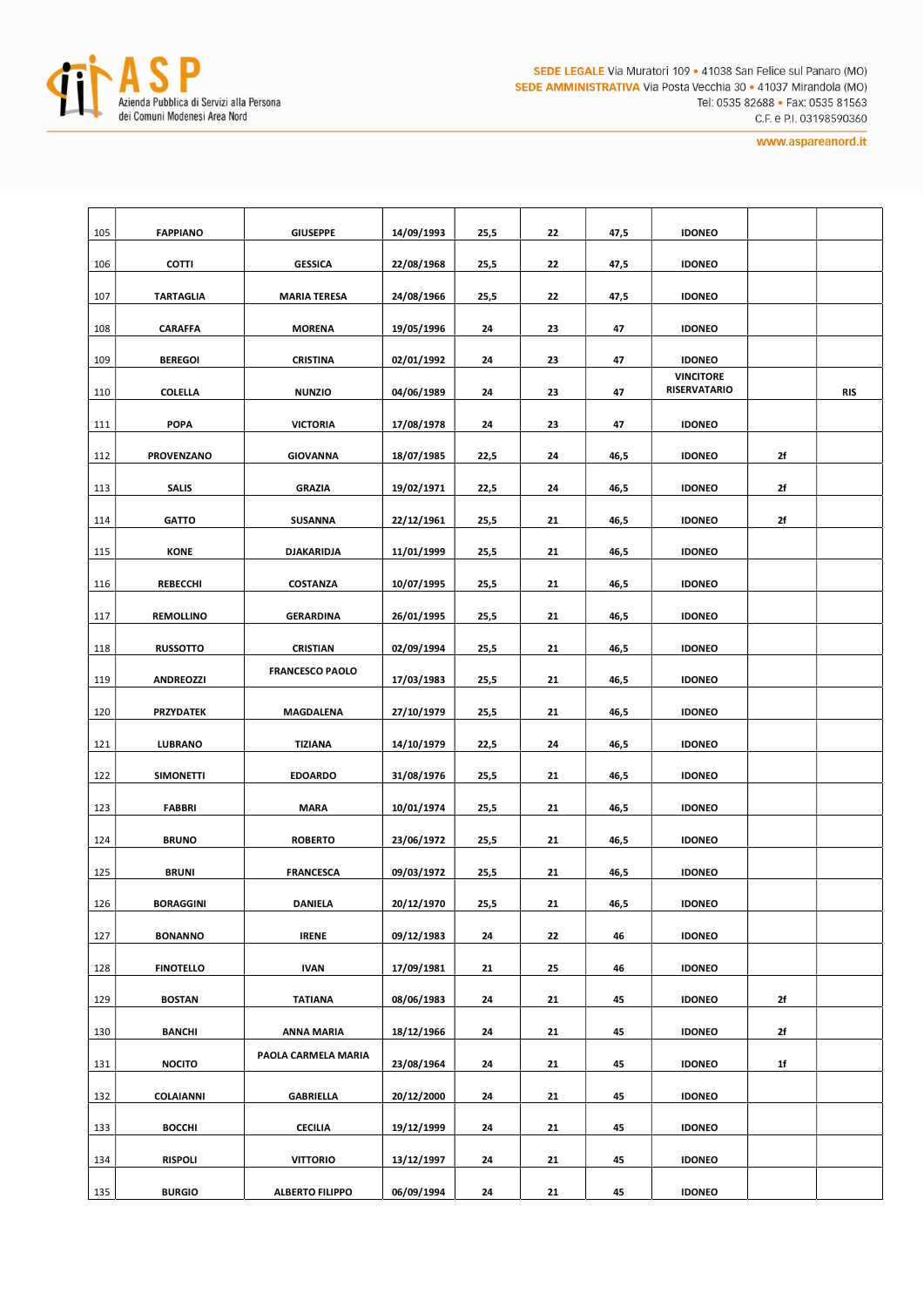

| 136 | <b>MALAGUTI</b>    | <b>DENISE</b>           | 02/01/1994               | 24   | 21 | 45   | <b>IDONEO</b> |     |  |
|-----|--------------------|-------------------------|--------------------------|------|----|------|---------------|-----|--|
| 137 | <b>PROCOPIO</b>    | <b>NICHOLAS</b>         | 11/11/1989               | 24   | 21 | 45   | <b>IDONEO</b> |     |  |
| 138 | <b>TARANTINO</b>   | <b>MANUEL</b>           | 17/02/1989               | 24   | 21 | 45   | <b>IDONEO</b> |     |  |
| 139 | <b>KATIR</b>       | <b>SIHAME</b>           | 26/11/1982               | 24   | 21 | 45   | <b>IDONEO</b> |     |  |
|     |                    | <b>MARIA CONCEPCION</b> |                          |      |    |      | <b>IDONEO</b> |     |  |
| 140 | <b>VALIENTE</b>    |                         | 09/05/1970               | 24   | 21 | 45   |               |     |  |
| 141 | <b>MARZOTTI</b>    | SILVIA                  | 14/10/1965               | 24   | 21 | 45   | <b>IDONEO</b> |     |  |
| 142 | <b>CIOBANU</b>     | <b>IONELA</b>           | 27/06/1971               | 22,5 | 22 | 44,5 | <b>IDONEO</b> | 2f  |  |
| 143 | DI BLASIO          | MARINELLA               | 15/02/1988               | 22,5 | 22 | 44,5 | <b>IDONEO</b> | 1f  |  |
| 144 | CORALLO            | <b>GIOVANNI</b>         |                          | 22,5 | 22 | 44,5 | <b>IDONEO</b> |     |  |
| 145 | <b>GHERARDI</b>    | <b>MONICA</b>           | 14/08/1992<br>27/08/1974 | 22,5 | 22 | 44,5 | <b>IDONEO</b> |     |  |
|     |                    |                         |                          |      |    |      |               |     |  |
| 146 | <b>ELBACHARI</b>   | <b>AMINA</b>            | 16/06/1969               | 22,5 | 21 | 43,5 | <b>IDONEO</b> | 2f  |  |
| 147 | <b>SIMO</b>        | VANESSA                 | 09/12/1995               | 22,5 | 21 | 43,5 | <b>IDONEO</b> | 1f  |  |
| 148 | PEDICINI           | PIER GIORGIO MARIA      |                          | 22,5 | 21 | 43,5 | <b>IDONEO</b> |     |  |
| 149 | <b>MASTROIANNI</b> | ALESSANDRO              | 13/05/1994               | 22,5 | 21 | 43,5 | <b>IDONEO</b> |     |  |
|     |                    |                         |                          |      |    |      |               |     |  |
| 150 | <b>DUMBRAVA</b>    | <b>LUCICA</b>           | 25/08/1973               | 22,5 | 21 | 43,5 | <b>IDONEO</b> |     |  |
| 151 | <b>IONITA</b>      | <b>EVA</b>              | 20/01/1974               | 21   | 21 | 42   | <b>IDONEO</b> | 2f  |  |
| 152 | <b>BURGIO</b>      | ALESSANDRO              | 20/07/1979               | 21   | 21 | 42   | <b>IDONEO</b> | 1 f |  |
| 153 | LAPENNA            | <b>CATIA</b>            | 24/08/1977               | 21   | 21 | 42   | <b>IDONEO</b> | 1f  |  |
| 154 | <b>DE SANTO</b>    | <b>FRANCA</b>           | 27/02/1972               | 21   | 21 | 42   | <b>IDONEO</b> | 1f  |  |
|     |                    |                         |                          |      |    |      |               |     |  |
| 155 | <b>MIRARCHI</b>    | <b>ROSARIO</b>          | 17/05/1996               | 21   | 21 | 42   | <b>IDONEO</b> |     |  |
| 156 | <b>MODICA</b>      | <b>MARCO</b>            | 22/05/1992               | 21   | 21 | 42   | <b>IDONEO</b> |     |  |
| 157 | CAMA               | <b>ANGELO</b>           | 09/03/1990               | 21   | 21 | 42   | <b>IDONEO</b> |     |  |
| 158 | CACCIAVILLANI      | <b>VINCENZO</b>         | 02/09/1988               | 21   | 21 | 42   | <b>IDONEO</b> |     |  |
| 159 | CAMMALLERI         | CALOGERO                | 13/09/1983               | 21   | 21 | 42   | <b>IDONEO</b> |     |  |
|     |                    |                         |                          |      |    |      |               |     |  |
| 160 | <b>VOLPE</b>       | <b>GIUSEPPINA</b>       | 01/04/1971               | 21   | 21 | 42   | <b>IDONEO</b> |     |  |
| 161 | <b>ADAMO</b>       | LORITA                  | 28/10/1964               | 21   | 21 | 42   | <b>IDONEO</b> |     |  |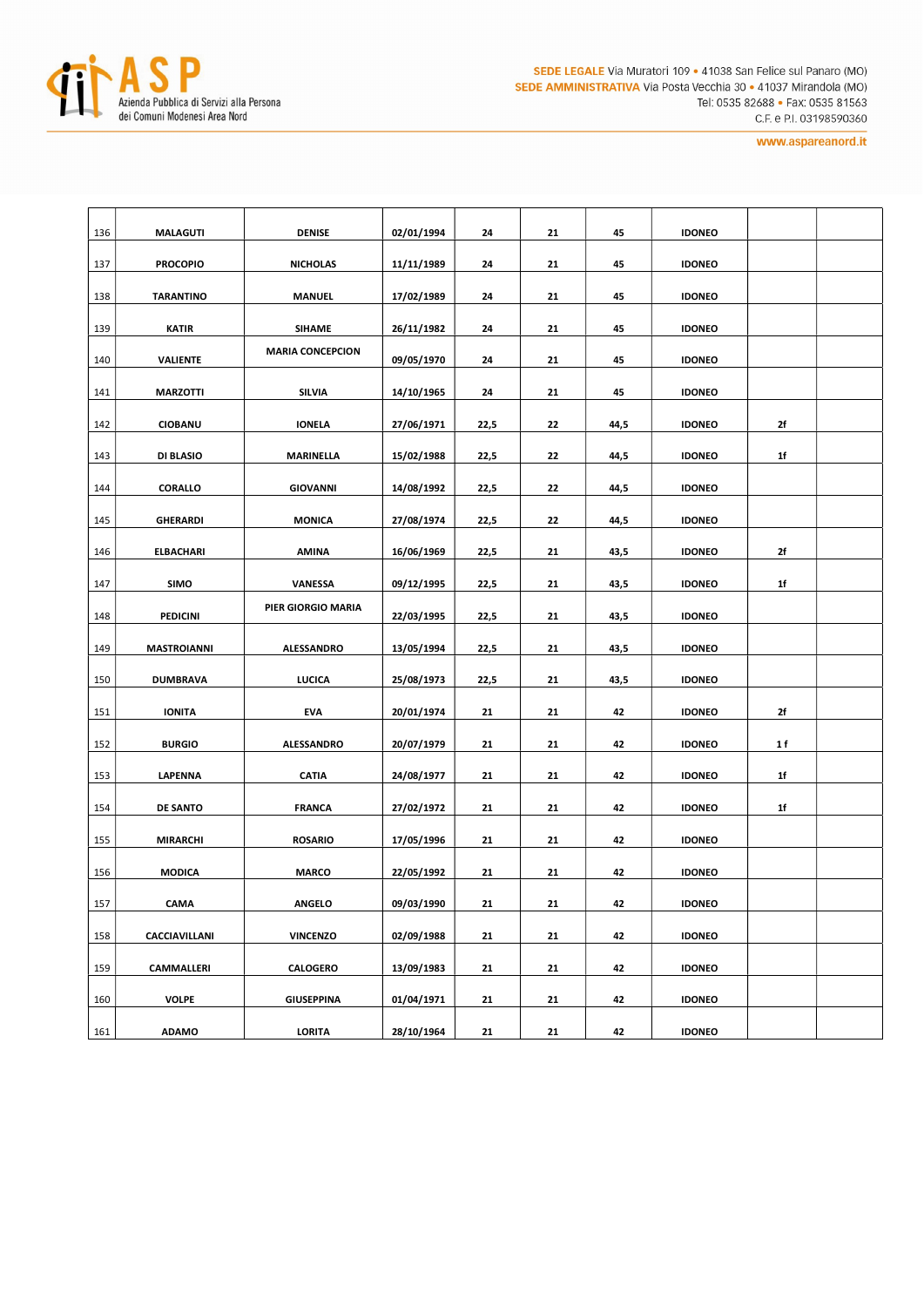

## GRADUATORIA FINALE - ASP TERRE DI CASTELLI G. **GASPARINI**

|                | <b>COGNOME</b>              | <b>NOME</b>                  | <b>DATA DI</b><br><b>NASCITA</b> | <b>PUNTEGGIO</b><br><b>PROVA</b><br><b>SCRITTA</b> | <b>PUNTEGGIO</b><br><b>PROVA</b><br>ORALE | <b>PUNTEGGIO</b><br><b>TOTALE</b> | <b>ESITO FINALE</b> | <b>PRECEDENZE</b> | riserve art.<br>1014 D.<br>Lgs.66/2010 |
|----------------|-----------------------------|------------------------------|----------------------------------|----------------------------------------------------|-------------------------------------------|-----------------------------------|---------------------|-------------------|----------------------------------------|
| $\mathbf{1}$   | RIZZUTO                     | <b>FRANCESCA</b>             | 03/08/1981                       | 28,5                                               | 30                                        | 58,5                              | <b>VINCITORE</b>    | 2f                |                                        |
| $\overline{2}$ | DI MARSILIO                 | <b>GIANCARLO</b>             | 08/12/1994                       | 28,5                                               | 30                                        | 58,5                              | <b>VINCITORE</b>    |                   |                                        |
| 3              | <b>PICCININI</b>            | MASSIMILIANO                 | 13/04/1971                       | 30                                                 | 28                                        | 58                                | <b>VINCITORE</b>    |                   |                                        |
| 4              | PASSINI                     | <b>EMANUELA</b>              | 28/03/1972                       | 28,5                                               | 29                                        | 57,5                              | <b>VINCITORE</b>    | 1f                |                                        |
| 5              | VIGNALI                     | <b>GILIOLA</b>               | 07/09/1966                       | 28,5                                               | 29                                        | 57,5                              | <b>VINCITORE</b>    | 1f                |                                        |
| 6              | GIBELLINI                   | <b>ELISA</b>                 | 31/08/1996                       | 27                                                 | 30                                        | 57                                | <b>VINCITORE</b>    |                   |                                        |
| $\overline{7}$ | DE PALO                     | <b>JIMMY</b>                 | 03/12/1983                       | 27                                                 | 30                                        | 57                                | <b>VINCITORE</b>    | 1f                |                                        |
| 8              | CACCIAPUOTI                 | DANIELE                      | 15/07/1991                       | 28,5                                               | 28                                        | 56,5                              | <b>VINCITORE</b>    |                   |                                        |
| 9              | <b>TATIANA</b>              | <b>IONAS</b>                 | 24/01/1992                       | 27                                                 | 29                                        | 56                                | <b>VINCITORE</b>    |                   |                                        |
| 10             | <b>CHIVU</b>                | NECULINA                     | 12/05/1959                       | 27                                                 | 29                                        | 56                                | <b>VINCITORE</b>    |                   |                                        |
| 11             | CASAFINO                    | <b>EUGENIO ANTONIO</b>       | 10/02/1997                       | 30                                                 | 25                                        | 55                                | <b>VINCITORE</b>    |                   |                                        |
| 12             | <b>SGHINOLFI</b>            | ANTONELLA                    | 24/04/1970                       | 28,5                                               | 26                                        | 54,5                              | <b>VINCITORE</b>    | 1f                |                                        |
| 13             | ALMA                        | <b>GIUSEPPE</b>              | 28/10/1989                       | 25,5                                               | 29                                        | 54,5                              | <b>VINCITORE</b>    |                   |                                        |
| 14             | <b>CIRSTEA</b>              | MIHAELA                      | 08/11/1980                       | 27                                                 | 27                                        | 54                                | <b>VINCITORE</b>    | 1f                |                                        |
| 15             | <b>BELLUZZI</b>             | <b>GIULIA</b>                | 14/04/1973                       | 30                                                 | 24                                        | 54                                | <b>IDONEO</b>       | 1f                |                                        |
| 16             | <b>CONFORTO</b>             | <b>ILARIA</b>                | 28/04/1997                       | 30                                                 | 24                                        | 54                                | <b>IDONEO</b>       |                   |                                        |
| 17             | SORTINO                     | ALESSANDRA                   | 02/11/1996                       | 27                                                 | 27                                        | 54                                | <b>IDONEO</b>       |                   |                                        |
| 18             | VENEZIANO<br><b>BROCCIA</b> | LORENA                       | 11/02/1995                       | 25,5                                               | 28                                        | 53,5                              | <b>IDONEO</b>       |                   |                                        |
| 19             | <b>TINTI</b>                | <b>FABRIZIA</b>              | 31/05/1974                       | 25,5                                               | 28                                        | 53,5                              | <b>IDONEO</b>       |                   |                                        |
| 20             | RAGONE                      | <b>ANTONIETTA</b>            | 28/12/1979                       | 24                                                 | 29                                        | 53                                | <b>IDONEO</b>       | 2f                |                                        |
| 21             | MAZZETTI                    | MANUELA                      | 20/02/1984                       | 25,5                                               | 27                                        | 52,5                              | <b>IDONEO</b>       | 2F                |                                        |
| 22             | <b>IMPERA</b>               | VALENTINA                    | 31/08/1991                       | 28,5                                               | 24                                        | 52,5                              | <b>IDONEO</b>       |                   |                                        |
| 23             | <b>GUIDETTI</b>             | <b>ALICE</b>                 | 17/01/1991                       | 25,5                                               | 27                                        | 52,5                              | <b>IDONEO</b>       |                   |                                        |
| 24             | PARISI                      | <b>VITTORIO</b><br>SALVATORE | 24/04/1986                       | 22,5                                               | 30                                        | 52,5                              | <b>IDONEO</b>       |                   |                                        |
| 25             | ANDREANO                    | <b>EMANUELE</b>              | 26/11/1996                       | 27                                                 | 25                                        | 52                                | <b>IDONEO</b>       |                   |                                        |
| 26             | GAGLIARDI                   | <b>IVAN</b>                  | 22/08/1991                       | 22,5                                               | 29                                        | 51,5                              | <b>IDONEO</b>       | 1f                |                                        |
| 27             | <b>CISSE</b>                | KADIATOU                     | 21/03/1990                       | 25,5                                               | 26                                        | 51,5                              | <b>IDONEO</b>       | 1f                |                                        |
| 28             | <b>TONIONI</b>              | ANNALISA                     | 12/12/1969                       | 25,5                                               | 26                                        | 51,5                              | <b>IDONEO</b>       |                   |                                        |
|                | 29   ARLANDINI              | LUISA                        | 05/10/1963                       | 27                                                 | 24                                        | 51                                | <b>IDONEO</b>       |                   |                                        |
| 30             | PATINO                      | JENNY MILAGROS               | 13/06/1966                       | 27                                                 | 24                                        | 51                                | <b>IDONEO</b>       |                   |                                        |
| 31             | RENDINE                     | RAFFAELLA                    | 24/11/1992                       | 25,5                                               | 25                                        | 50,5                              | <b>IDONEO</b>       |                   |                                        |
| 32             | HALHAL                      | RAJA                         | 18/06/1983                       | 22,5                                               | 28                                        | 50,5                              | <b>IDONEO</b>       |                   |                                        |
| 33             | POLYARUSH                   | ALLA                         | 02/06/1972                       | 25,5                                               | 25                                        | 50,5                              | <b>IDONEO</b>       |                   |                                        |
| 34             | <b>INFANTI</b>              | MARZIA                       | 02/03/1970                       | 25,5                                               | 25                                        | 50,5                              | <b>IDONEO</b>       |                   |                                        |
| 35             | VOLCOVA                     | MIROSLAVA                    | 26/08/1977                       | 27                                                 | 23                                        | 50                                | <b>IDONEO</b>       |                   |                                        |
| 36             | MAMNYEVA                    | SVITLANA                     | 15/03/1967                       | 24                                                 | 26                                        | 50                                | <b>IDONEO</b>       |                   |                                        |
| 37             | SEBILLO                     | <b>MARIO</b>                 | 19/06/1964                       | 27                                                 | 23                                        | 50                                | <b>IDONEO</b>       |                   |                                        |
| 38             | ALBERO                      | ALFONSINA                    | 23/01/1980                       | 28,5                                               | 21                                        | 49,5                              | <b>IDONEO</b>       | 4f                |                                        |
| 39             | <b>PANTO</b>                | ILENIA                       | 21/10/1986                       | 28,5                                               | 21                                        | 49,5                              | <b>IDONEO</b>       | 2f                |                                        |